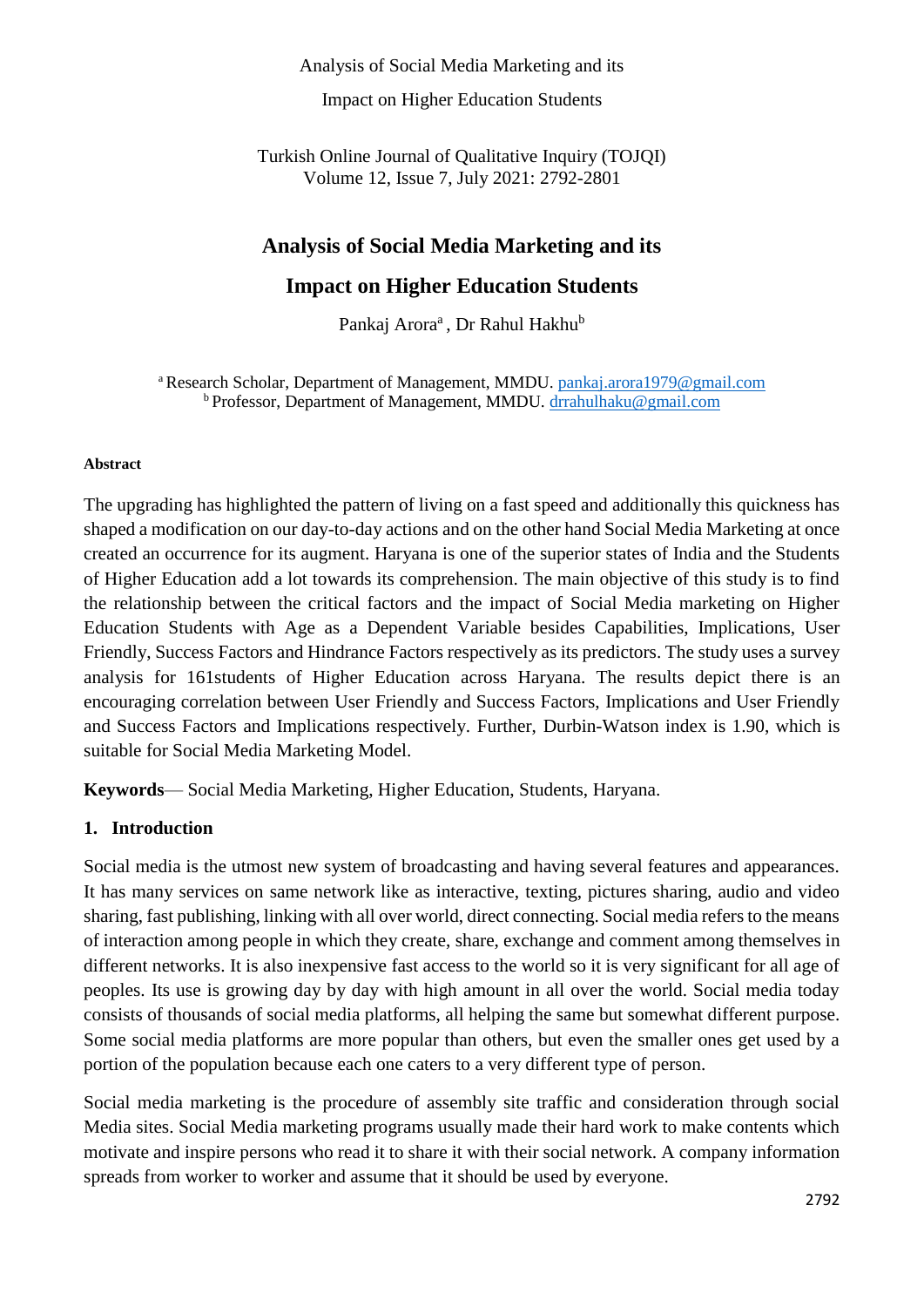Social media marketing is calculated by the way of word and its output is coming with media rather than paid media. Social Media has settled a stage that is simply reachable to any one with the help of internet contact.

The Social Media marketing is less costly rather than other marketing form. Making a building profile in the social media Platform is not costly. It also helps in building the product image of the business. It also establishes the business as an expert in the market field. The business became famous and familiar with Social Media Marketing in the way that it can be found everywhere by the clients and any client can access business social profile. Thus, attracting and interaction with the client become simple and easy. It also making easy for others to communicate with business firm, the business firm can give the answer of all queries and doubt promptly. (Rohit bansal, Rana Zehra massod and Varsha 2013)

Social media Marketing helps to increase awareness among brands in the youth. It also providing useful facilities to customers and also help in developing the business in promotional activities. It also creates awareness among brands to reduce the cost with less budget and information can spread quickly with the help of social media sites. Social networking sites offer a chance to communicate in a prompt and well-ordered manner. Even voice media, visual media and word media, any methods can be used to commute with other in seconds

Using of social media is not limited only to experts and manager but also it is been usually used in educational sector by the students. There are some people who can't even write their own name and they are only able to know him and public by their images have complete access to internet and always check their Smart phone's for status updates. It has been easier to make friends and link them from anyplace, anytime, mainly thanks to social networking sites. By using social networking, we are connected with the world. Each news, messages, updates can be reached and well versed updated within the seconds.

Department of Higher Education, Haryana recognizes the position of improvements which need to be taken overhaul teaching system in state. Accordingly, department is working on various creativities, which will not only improve overall education scenario in state but help in describing Haryana as education hub in North India. Some of the key initiatives in these directions are: Performance Rating Yardstick for Academic Audit Standards, Private university Information Systems, Choice base credit System, Foundation booklet on Life and business skills, Introduction to job-oriented courses, Entrepreneurship development club, new colleges for Women, Placement, and Examinations reforms

Equality rate of male and female play a significant role in understanding the impact of Higher education students. Impact of Social Media Marketing across both the gender i.e male and female is inclined towards the highest level of participation. In our study the students between age above 19 and below 25 are selected for knowing the impact of Social Media marketing.

## **2. Literature Review**

**Ahmad (2011)** said that in his study it is showed in graduate students in which they were told to use Twitter and weekly post tweets in order to extend discussions of classroom. After that Students used Twitter account to connect with their content and with other students. In Addition, students having remarks about twitter is that twitter's useful personally and professionally. **Alwagait, Shazad and**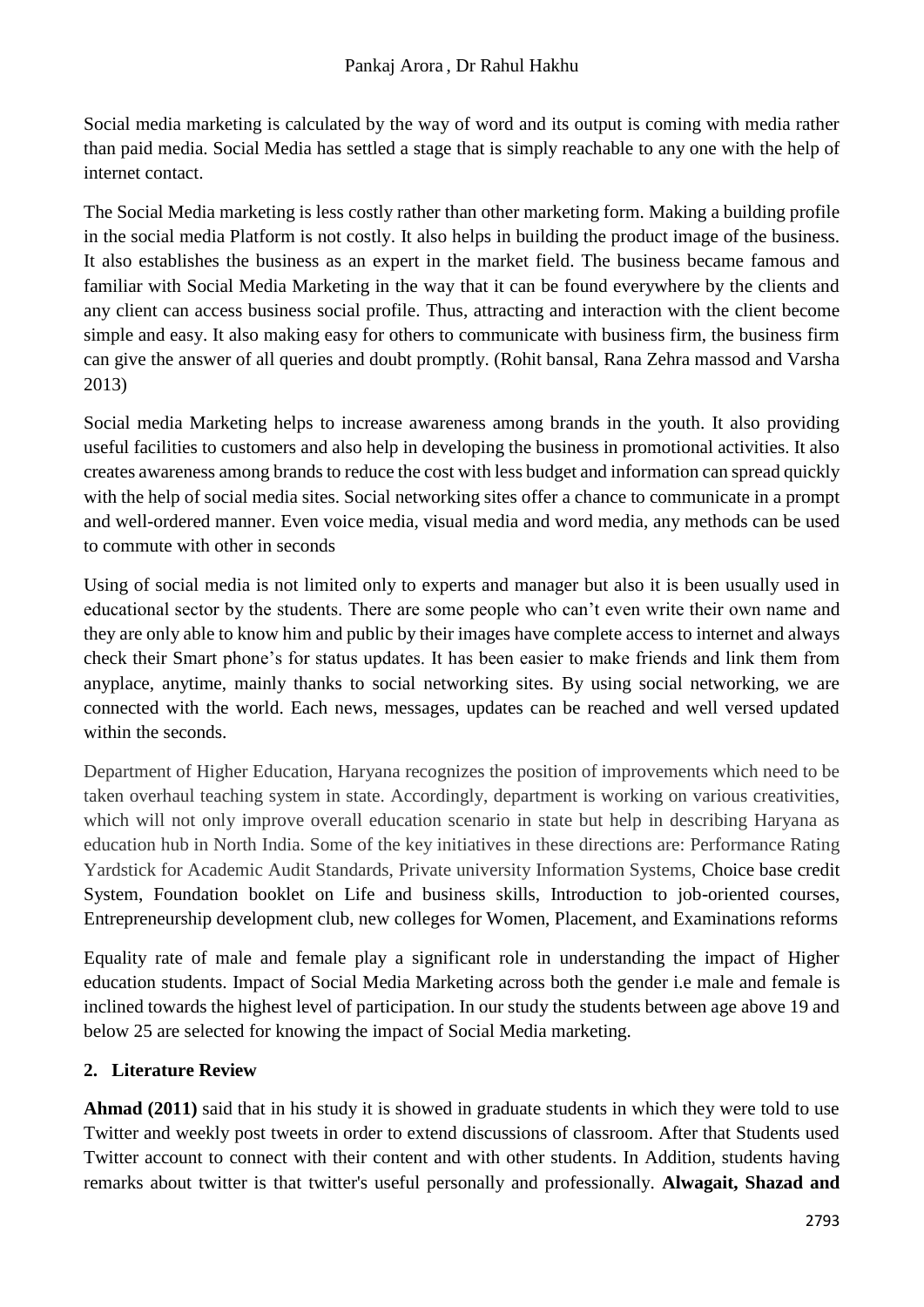**Alim (2014)**: This research paper focus on the diverse aspect of social media that social media mostly in the morning and the evening time period. It has also seen that most of the young people use social media. **A. Gil, G. Lauren, H. Rhonda and T. S Andrew (2019)** describe in his article as the many ways social media touches individuals and businesses, the authors emphasis on where they trust the future of social media lies when considering marketing-related topics and issues. Sketch on academic research, discussions with industry leaders, and popular discourse, the authors identify nine themes, organized by predicted imminence, that they believe will meaningfully shape the future of social media through three lenses: consumer, industry, and public policy. **Bhargava and Rani (2015)**, have commented that, the influence of social websites can be better on the performance of the students, if there is a better look on the actual impact of social media. Authors have additional opined that, several social media sites are now a day's continually distracting young students from their informative profession. Through, under this study writers have observed that, young students are involved on social media sites which is a complete excess of time. **D. K. Yogesh, I. Elvira and K. Vikram (2020)** describe in his article Social and digital marketing offers important chances to organizations thoughtless costs, better brand consciousness and improved sales. However, important tasks exist from negative electronic word-of-mouth as well as disturbing and irritating online brand presence.This article takes to gather the joint insight from several leading specialists on issues relating to digital and social media marketing. **Georgios Zachos (2018)**: The research paper emphasis on the part of social media on students' academic performance, as its social media aids to share data. Now days pupil's impression joyful and fulfilled while share data to the viewers or to their groups as social media helps to get new information to the students regarding their educations. Through the social media pupils get latest and quick information and share the information with their friends. **Heffner (2016)** assumed that the use of social media can be a good passage to deal with academic obstructions, especially if the students are in contact with another student that is having the similar problem. Social media guide students to get connected with other students, which can be very useful because it will permit them to discuss class materials via social media. **Jha, and Sinha (2016)** declared that student is more undoubtedly affected by social media. To some extent, it absolutely moves the lives of college students counting the grades. They added that social media is good-looking as it gives college students another world to make groups, also offers a good way to release burden. It was also noted that an approach is mandatory to balance the association between social media and academic study. Therefore, college students should think more about the matching of social media and academics. **According to Kolan and Dzadza[2018]**, The main quality of social media as a valuable help but also unsafe in some cases. Despite the benefit to the students, they can contact with each other with the help of social media site and sharing and exchanging some important information and material, they also contribution in group discussion, building some association and contacts. But social media sites also create some negative habit among the students which spoil their Academic career. **According to the study of Owusu-**Acheaw& Larson [2015], it was discovered that the social media had pretentious the academic performance of their respondents negatively and further International Journal of Advanced Information Technology (IJAIT) Vol. 8, No.4/5, October 2018 29 confirmed that there is highly positive relationship between the benefit of social media and academic performance This research shows that majority of their defendants use social media sites to conversation rather than for academic purpose. **Sharma & Shukla (2016)** writer describe in his article that young people involve in social media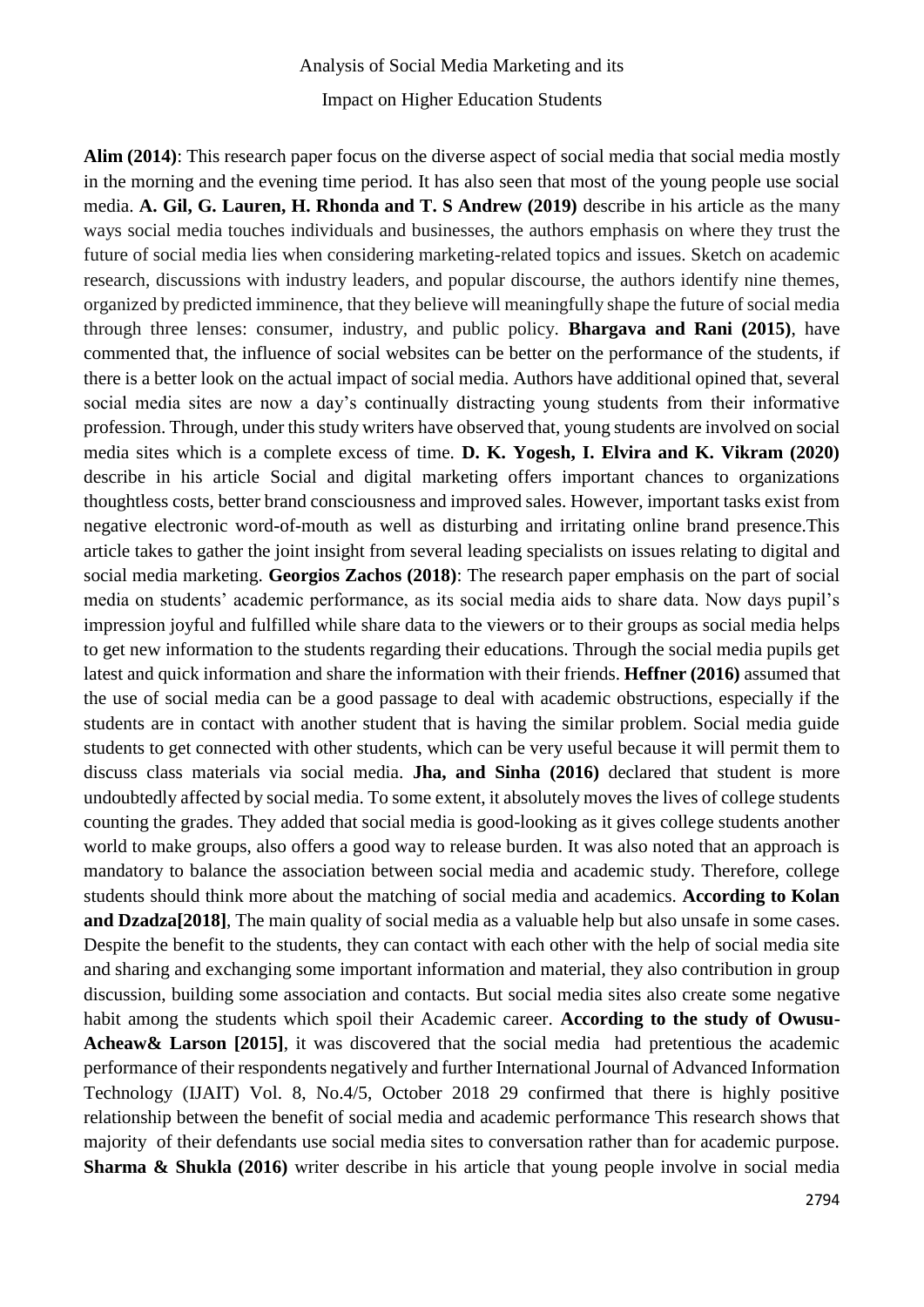because of busy and tied schedule does not allow them to touch with others in the society. The use of social media allows them to stay in society where they can contact with other people by the way of advance technology, it also found that the academic performance of students is affected by social media sites. Students faces many new challenged which arising from their regular use of social media, which involved the need of join the group message directly, the experience is totally wrong with the use of social sites.

This study has been taken against the above backdrops to find the Impact of Social Media Marketing and the following five factor viz., Capabilities Factors, Implication Factors, User Friendly Factors, Success Factors and Hindrance Factors have been identified. These factors have an association with valued outlook which subject around the connect of Social Media Marketing.

## **3. Material and Methods**

Objectives of the Study: The Present study has been undertaken with the following broad objectives.

- i) To identified the critical factor for development of Social Media Marketing Model with special reference to Higher Education Students.
- ii) To find the relationship between the Critical Factors and The Impact of Social Media Mmarketing on Higher Education Students.

The present study has been based on survey conducted in Haryana which is one of the developed states in India. Data has been collected through a self-structed questionnaire comprising five Likert Scale from the 161 students of Higher Education which constituted about 42% male and 58% female respectively (see table 1) and the same is depicted through Figure 1

|        | Gender   Frequency | Percent |
|--------|--------------------|---------|
| Male   | 68                 | 42.2    |
| Female | 93                 | 57.8    |
| Total  | 161                | 100.0   |



The survey was tested for reliability and over all reliability score (Cronbach Alpha) has been .98(See Table 2) which is reliable. The period of data collection was May, 2021 to June, 2021

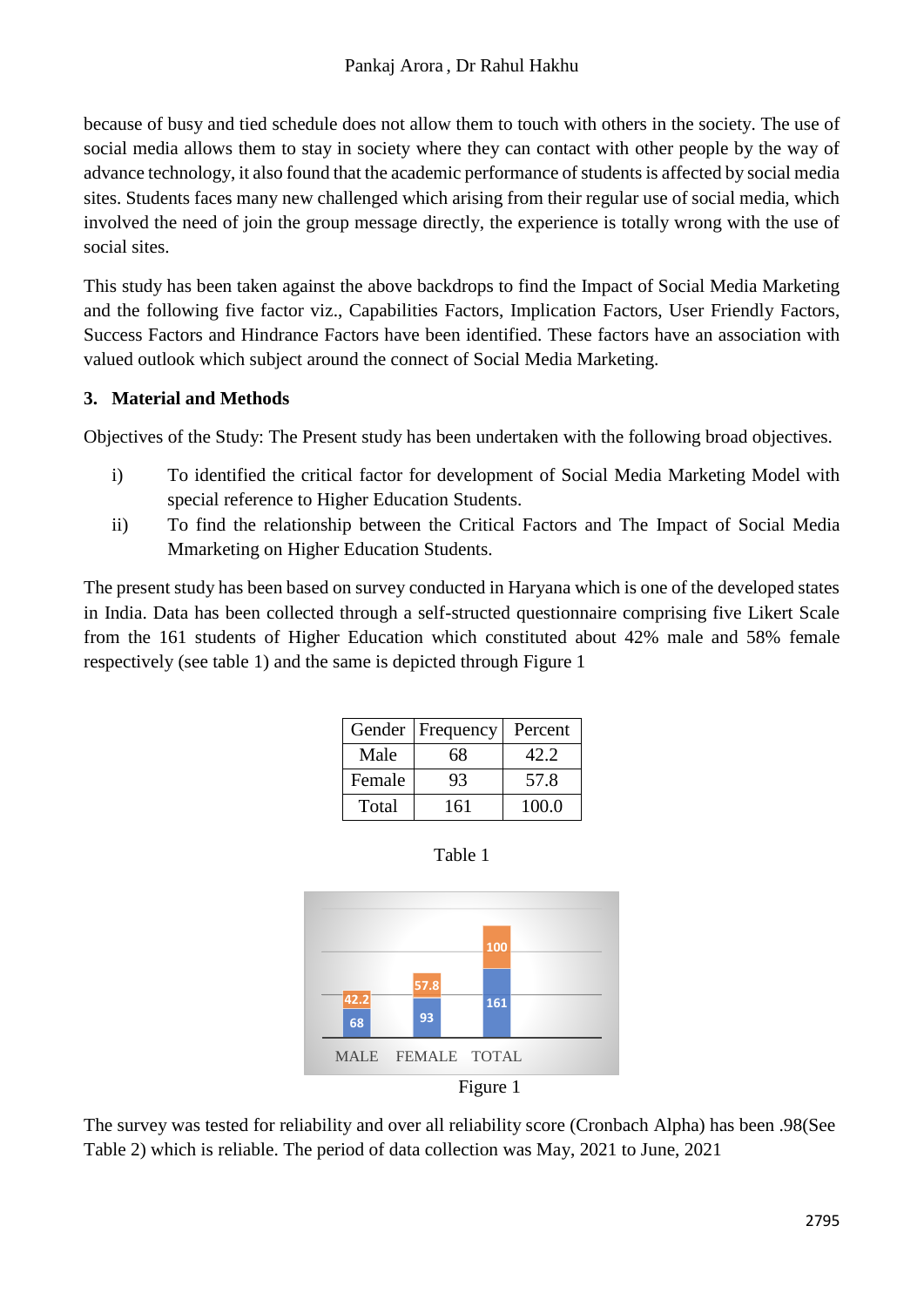### Analysis of Social Media Marketing and its

Impact on Higher Education Students

| <b>Reliability Statistics</b> |             |  |  |  |  |  |  |
|-------------------------------|-------------|--|--|--|--|--|--|
| Cronbach's Alpha              | No of Items |  |  |  |  |  |  |
| 982.                          | 50          |  |  |  |  |  |  |
| Table 2                       |             |  |  |  |  |  |  |

Descriptive Analysis of the factor viz. Capabilities, Implication, User Friendly, Success and Hindrance comprising of 10 variables each have been conducted. Correlation is also carried to find the relationship between the critical factors and the impact of Social Media marketing on Higher Education Students.

Regression Technique is with age as dependent variable has been used to understand the Impact of Social Media Marketing by Higher Education Students and Importantly find the significant predictor of the Social Media Marketing Model.

### **4. Result and Discussion**

|            | Gender      | C <sub>1</sub>              | C <sub>2</sub>         | C <sub>3</sub>         | C <sub>4</sub>         | C <sub>5</sub>         | C6                       | C7                       | C8                       | C9                       | C10                      |
|------------|-------------|-----------------------------|------------------------|------------------------|------------------------|------------------------|--------------------------|--------------------------|--------------------------|--------------------------|--------------------------|
|            | Mean        | 3.5<br>$\overline{7}$       | 3.42                   | 3.55                   | 3.20                   | 3.51                   | 3.41                     | 3.39                     | 3.38                     | 3.64                     | 3.42                     |
| Male       | ${\bf N}$   | 68.<br>00                   | 68.0<br>$\overline{0}$ | 68.0<br>$\overline{0}$ | 68.0<br>$\overline{0}$ | 68.0<br>$\theta$       | 68.0<br>$\boldsymbol{0}$ | 68.0<br>$\overline{0}$   | 68.0<br>$\theta$         | 68.0<br>$\boldsymbol{0}$ | 68.0<br>$\theta$         |
|            | S.D.        | 1.2<br>$\overline{3}$       | 1.22                   | 1.32                   | 1.22                   | 1.22                   | 1.08                     | 1.19                     | 1.17                     | 1.31                     | 1.04                     |
| Femal<br>e | Mean        | 3.5<br>8                    | 3.58                   | 3.54                   | 3.50                   | 3.74                   | 3.61                     | 3.50                     | 3.47                     | 3.48                     | 3.31                     |
|            | ${\bf N}$   | 93.<br>00                   | 93.0<br>$\theta$       | 93.0<br>$\overline{0}$ | 93.0<br>$\theta$       | 93.0<br>$\overline{0}$ | 93.0<br>$\boldsymbol{0}$ | 93.0<br>$\boldsymbol{0}$ | 93.0<br>$\boldsymbol{0}$ | 93.0<br>$\boldsymbol{0}$ | 93.0<br>$\boldsymbol{0}$ |
|            | S.D.        | 1.1<br>$\overline{4}$       | 1.30                   | 1.23                   | 1.19                   | 1.16                   | 1.14                     | 1.23                     | 1.18                     | 1.24                     | 1.15                     |
|            | Mean        | 3.5<br>$\overline{7}$       | 3.51                   | 3.55                   | 3.38                   | 3.65                   | 3.53                     | 3.46                     | 3.43                     | 3.55                     | 3.36                     |
| Total      | $\mathbf N$ | 16<br>1.0<br>$\overline{0}$ | 161.<br>00             | 161.<br>00             | 161.<br>00             | 161.<br>00             | 161.<br>$00\,$           | 161.<br>$00\,$           | 161.<br>$00\,$           | 161.<br>$00\,$           | 161.<br>$00\,$           |
|            | S.D.        | 1.1<br>8                    | 1.27                   | 1.27                   | 1.21                   | 1.20                   | 1.12                     | 1.21                     | 1.18                     | 1.27                     | 1.10                     |
|            |             |                             |                        |                        | Table 3                |                        |                          |                          |                          |                          |                          |

Capabilities Factors has 10 variable viz., outcome is valuable (C1), Information Availability is fruitful (C2) , Capacities are dynamic (C3), Needs are fulfilled (C4), It helps in Brand comparison (C5), Gives assistance for understanding various product features(C6), Trends are matching with wants (C7), Satisfaction is achieved in information search (C8), Decision Making is Purchasing of goods is helpful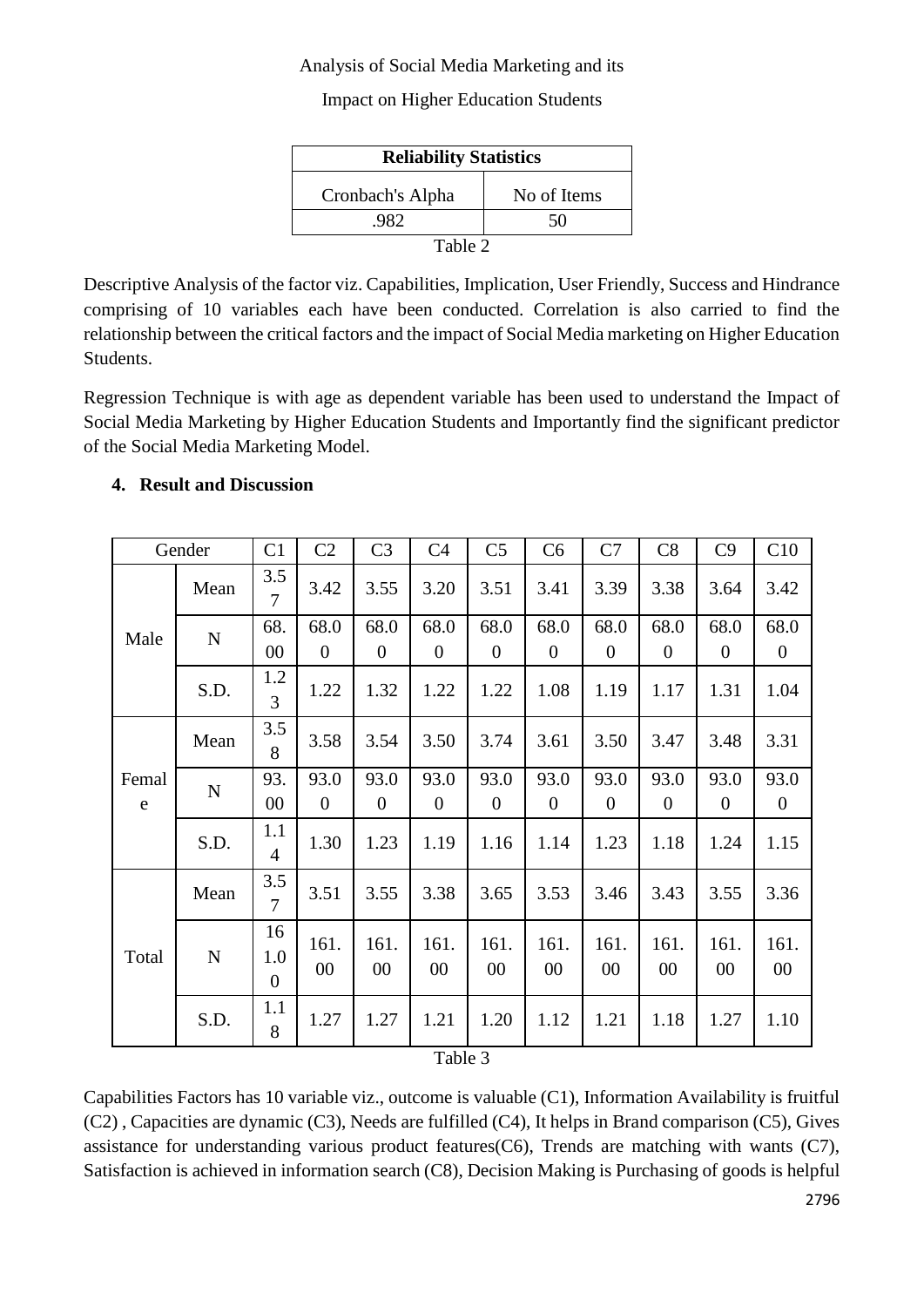(C9) and purpose of buying the product is beneficial (C10)and the same have been depicted through the gender basis i.e. male and female respectively towards an encouraging impact on the Higher Education student through the Social Media Marketing.

As per the Table No 3 Overall result highlight that highest rating has been given to it helps in Brand comparisons followed by outcome is valuable and Decision making in purchasing of goods is helpful. These indicates that they are considered particular and have a support for Social Media Marketing

|            | Gender | <b>I1</b> | 12   | <b>I3</b> | <b>I4</b> | I <sub>5</sub> | <b>I6</b> | I7   | <b>I8</b> | I <sub>9</sub> | <b>I10</b> |
|------------|--------|-----------|------|-----------|-----------|----------------|-----------|------|-----------|----------------|------------|
|            | Mean   | 3.44      | 3.19 | 3.44      | 3.44      | 3.5            | 3.54      | 3.55 | 3.61      | 3.5            | 3.57       |
| Male       | N      | 68        | 68   | 68        | 68        | 68             | 68        | 68   | 68        | 68             | 68         |
|            | S.D.   | .28       | 1.12 | 1.08      | 1.17      | 1.08           | 1.13      | 1.15 | 1.22      | 1.15           | 1.16       |
|            | Mean   | 3.47      | 3.39 | 3.41      | 3.33      | 3.46           | 3.63      | 3.56 | 3.53      | 3.51           | 3.43       |
| Femal<br>e | N      | 93        | 93   | 93        | 93        | 93             | 93        | 93   | 93        | 93             | 93         |
|            | S.D.   | 1.2       | 1.07 | 1.03      | 1.2       | .23            | 1.24      | 1.17 | 1.25      | 1.11           | 1.2        |
|            | Mean   | 3.45      | 3.31 | 3.42      | 3.37      | 3.47           | 3.59      | 3.56 | 3.57      | 3.5            | 3.49       |
| Total      | N      | 161       | 161  | 161       | 161       | 161            | 161       | 161  | 161       | 161            | 161        |
|            | S.D.   | .23       | 1.09 | 1.05      | 1.19      | 1.17           | 1.19      | 1.16 | 1.23      | 1.12           | 1.18       |

Table 4

Implications Factors has 10 variable viz., it is a learning experience (I1), Needs are balanced (I2, Spontaneous Comparisons are done (I3), Navigation is useful for decision making (I4), Its occurrence is very helpful (I5), Encouragement is very helpful (I6), Technical skills are enhanced (I7), It motivates buying behaviour (I8), Diversification of product is easily viewed (I9) and judgmental approach is generated (I10)and the same have been depicted through the gender basis i.e. male and female respectively towards an encouraging impact on the Higher Education student through the Social Media Marketing.

As per the Table No 4 Overall result highlight that highest rating has been given to Encouragement is very helpful followed by it motivates buying behaviour and technical skill are enhanced. These indicates that they are considered particular and have a support for Social Media Marketing

|            | Gender                | UF       | UF <sub>2</sub> | UF3  | UF4  | UF <sub>5</sub> | UF <sub>6</sub> | UF7       | UF8  | UF9  | UF1<br>$\theta$ |
|------------|-----------------------|----------|-----------------|------|------|-----------------|-----------------|-----------|------|------|-----------------|
| Male       | Mean                  | 3.6      | 3.61            | 3.48 | 3.48 | 3.54            | 3.33            | 3.41      | 3.35 | 3.23 | 3.19            |
|            | N                     | 68       | 68              | 68   | 68   | 68              | 68              | 68        | 68   | 68   | 68              |
|            | Std.<br>Deviati<br>on | 1.2<br>3 | 1.36            | 1.04 | 1.08 | 1.25            | 1.1             | 1.09<br>3 | 1.12 | 1.09 | 1.32            |
| Femal<br>e | Mean                  | 3.3<br>3 | 3.39            | 3.24 | 3.45 | 3.63            | 3.52            | 3.2       | 3.35 | 3.52 | 3.53            |
|            | N                     | 93       | 93              | 93   | 93   | 93              | 93              | 93        | 93   | 93   | 93              |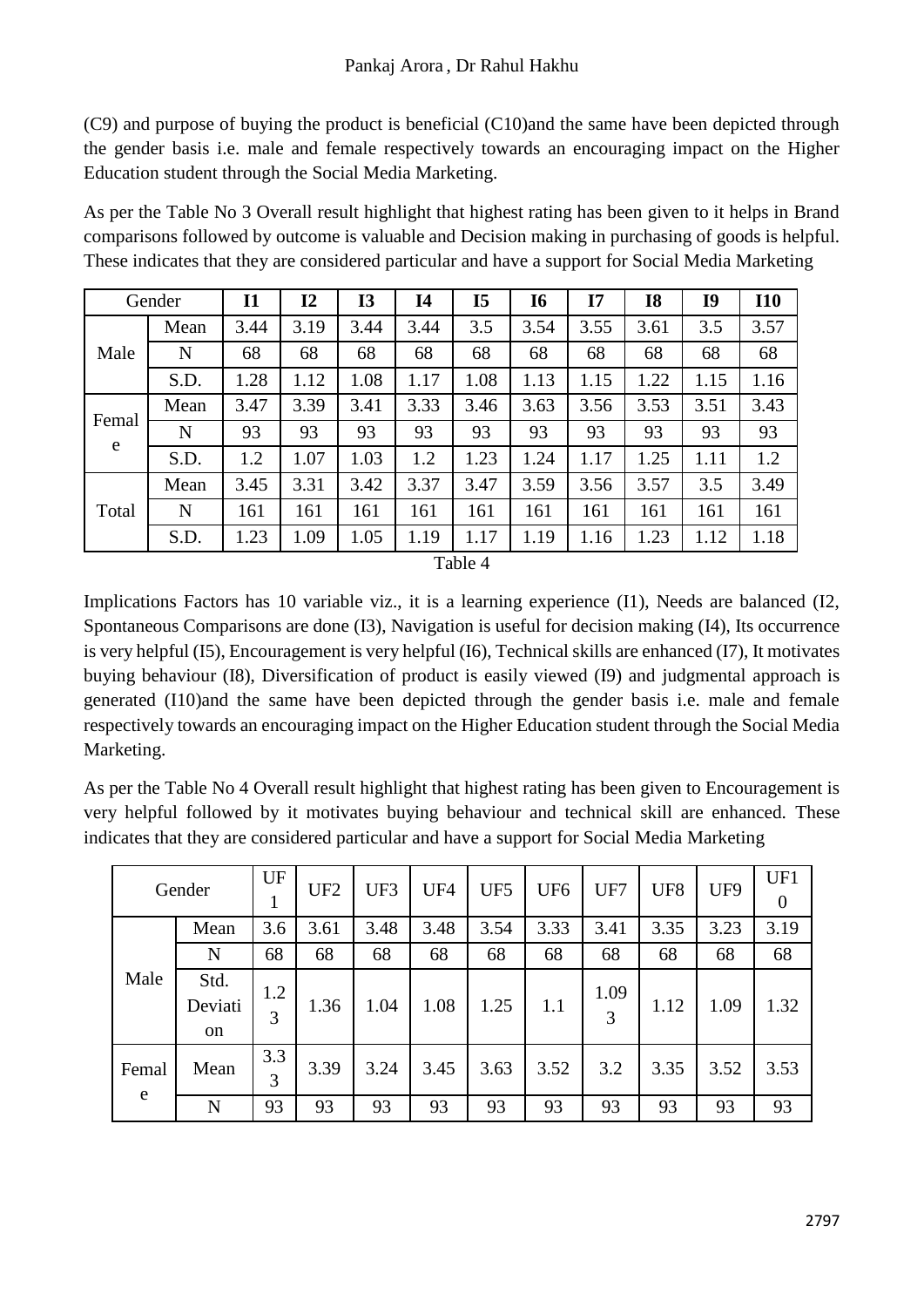# Analysis of Social Media Marketing and its Impact on Higher Education Students

|       | Std.<br>Deviati<br>on | 1.2<br>3 | 1.16 | 1.06 | 1.11              | 1.17 | 1.14 | 1.25 | 1.14 | 1.33 | 1.32 |
|-------|-----------------------|----------|------|------|-------------------|------|------|------|------|------|------|
| Total | Mean                  | 3.4<br>4 | 3.49 | 3.34 | 3.46              | 3.59 | 3.44 | 3.29 | 3.35 | 3.4  | 3.39 |
|       | $\mathbf N$           | 16<br>1  | 161  | 161  | 161               | 161  | 161  | 161  | 161  | 161  | 161  |
|       | Std.<br>Deviati<br>on | 1.2<br>3 | 1.25 | 1.06 | 1.1               | 1.2  | 1.12 | 1.19 | 1.13 | 1.24 | 1.33 |
|       |                       |          |      |      | $T_0 h l_0 \zeta$ |      |      |      |      |      |      |

Table 5

User Friendly Factors has 10 variable viz., It is easily accessible (UF1), It is easily understandable (UF2), It easily helps in various Brand Evaluations (UF3), Effectiveness is considerable (UF4), User friendly support is significant (UF5), It is having an appealing visual appearance (UF6), Specification of the products are easily measurable (UF7), Interface helps easily in indicating various product information (UF8), Relevant information is provided at the right time (UF9) and customer care is supportive (UF10)and the same have been depicted through the gender basis i.e. male and female respectively towards an encouraging impact on the Higher Education student through the Social Media Marketing.

As per the Table No 5 Overall result highlight that highest rating has been given to User friendly support is significant followed it is easily understandable and Effectiveness is considerable. These indicates that they are considered particular and have a support for Social Media Marketing.



### Figure 2

SuccessFactors has 10 variable viz., Product information is easily accessible |(SF1), Security is maintained (SF2), It saves the time(SF3), Standard of living is improved(SF4), It has a global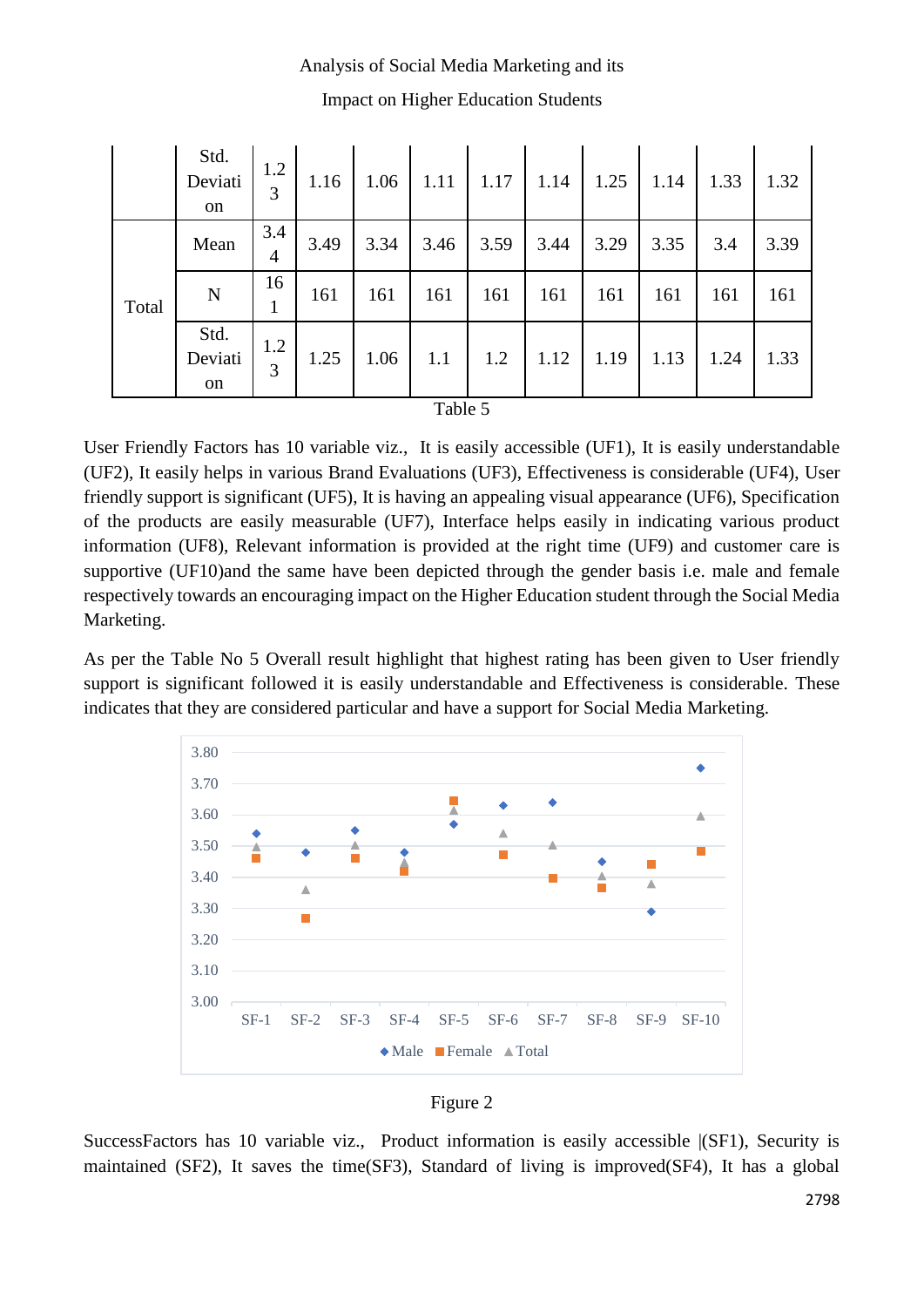existence(SF5), Facility for Brand comparison is easily obtainable (SF6), Easy sharing of various product information (SF7), Understanding of product features is simple (SF8) , Regular feedback is taken (SF9) and Various marketing offers are available(SF10)and the same have been depicted through the gender basis i.e. male and female respectively towards an encouraging impact on the Higher Education student through the Social Media Marketing.

As per the Figure No 2 Overall result highlight that highest rating has been given to it has Global Existence is significant followed Various marketing offers are available and Facility for Brand Comparison is easily obtainable. These indicates that they are considered particular and have a support for Social Media Marketing

| Gender |      |      | HF <sub>2</sub><br>HF1 | HF3  | HF4  | HF <sub>5</sub> | HF <sub>6</sub> | HF7  | HF <sub>8</sub> | HF9  | HF1  |
|--------|------|------|------------------------|------|------|-----------------|-----------------|------|-----------------|------|------|
|        |      |      |                        |      |      |                 |                 |      |                 |      |      |
| Male   | Mean | 3.35 | 3.38                   | 3.24 | 3.71 | 3.35            | 3.28            | 3.22 | 3.46            | 3.34 | 3.68 |
| Female | Mean | 3.03 | 3.16                   | 3.22 | 3.46 | 3.11            | 2.87            | 3.16 | 3.00            | 2.94 | 3.26 |
| Total  | Mean | 3.17 | 3.25                   | 322  | 3.57 | 3.21            | 3.04            | 3.19 | 3.19            | 3.11 | 3.43 |







Hindrance Factors has 10 variable viz., It has Privacy issue, Misleading of information, Internet issues are troubling, Addiction for usage is increasing, Technical snag is frequent, Mostly complaints are not responded, it is the time consumption process, Several delivery issues, Transaction issues are disturbing and Over competition is confusing depicted through the gender basis i.e. male and female respectively towards an encouraging impact on the Higher Education student through the Social Media Marketing.

As per the Table 6, Overall result highlight that highest rating has been given to Addition for usage is increasing followed Over competitions is confusing and misleading of information. These indicates that they are considered particular and have a support for Social Media Marketing and the same is depicted through Figure No 3

| <b>Correlations</b> |         |                             |          |        |                     |  |  |  |  |
|---------------------|---------|-----------------------------|----------|--------|---------------------|--|--|--|--|
|                     |         | Capabilities   Implications | User     |        | Success   Hindrance |  |  |  |  |
|                     | Factors | Factors                     | Friendly | Factor | Factor              |  |  |  |  |
|                     |         |                             | Factors  |        |                     |  |  |  |  |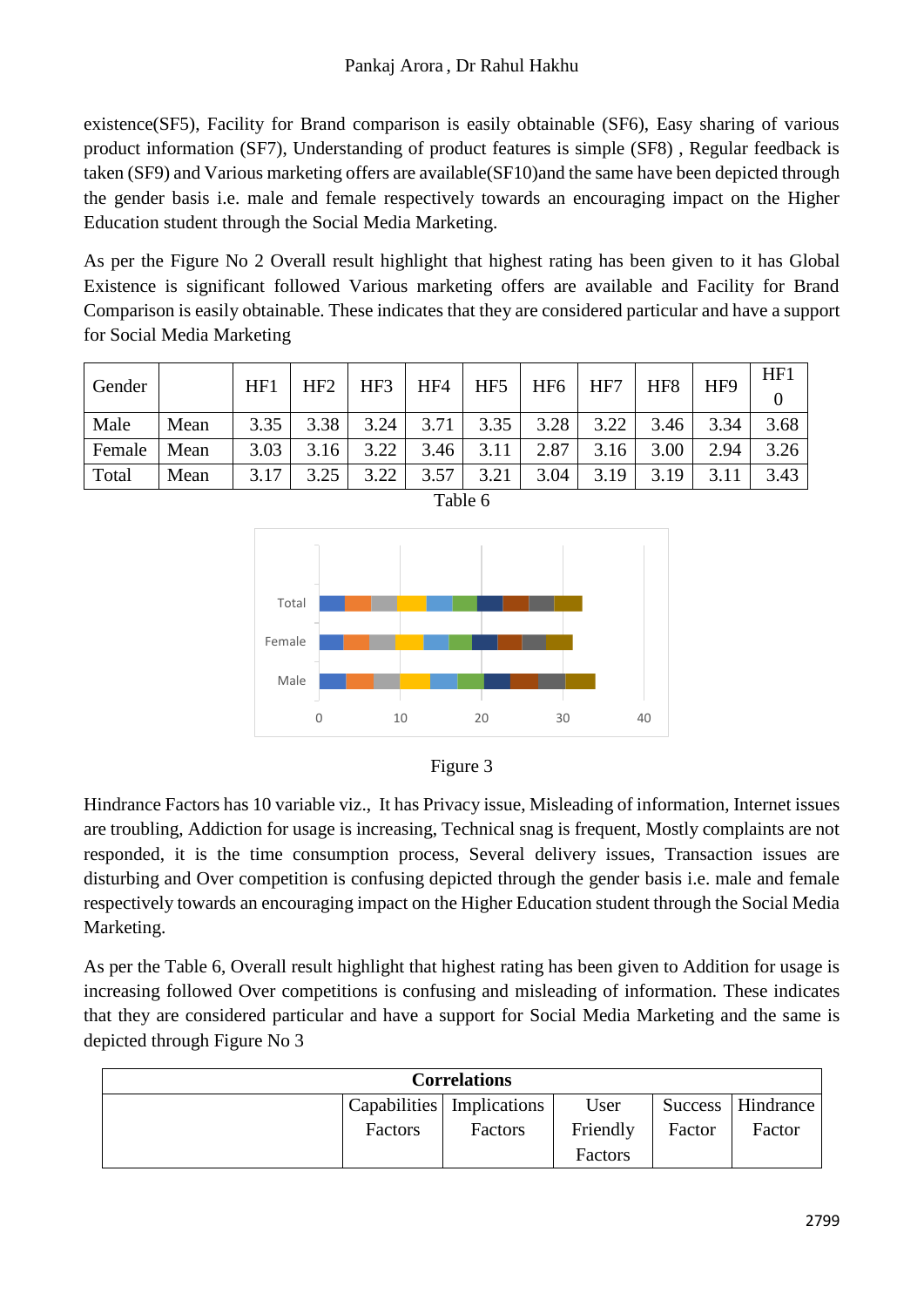### Analysis of Social Media Marketing and its

| Capabilities         | Pearson     | 1   | .79 | .78 | .69 | .38 |  |
|----------------------|-------------|-----|-----|-----|-----|-----|--|
| Factors              | Correlation |     |     |     |     |     |  |
| Implications         | Pearson     | .79 |     | .80 | .79 | .47 |  |
| Factors              | Correlation |     |     |     |     |     |  |
| <b>User Friendly</b> | Pearson     | .78 | .80 |     | .81 | .46 |  |
| Factors              | Correlation |     |     |     |     |     |  |
| <b>Success</b>       | Pearson     | .69 |     | .81 |     |     |  |
| Factors              | Correlation |     | .79 |     |     | .55 |  |
| Hindrance            | Pearson     | .38 | .47 | .46 | .55 |     |  |
| Factors              | Correlation |     |     |     |     |     |  |

### Impact on Higher Education Students

Table 6

Further Table 6 revels that there is a good relationship between User Friendly and Success Factor, Implication and User Friendly and Success Factor and implication. It depicts an excellent connection which indicate that these are a forward planner for the implementation of Social Media Marketing Model

| Model Summary <sup>b</sup>                                                               |                 |          |            |                   |               |  |  |  |  |  |
|------------------------------------------------------------------------------------------|-----------------|----------|------------|-------------------|---------------|--|--|--|--|--|
| Model                                                                                    | R               | R Square | Adjusted R | Std. Error of the | Durbin-Watson |  |  |  |  |  |
|                                                                                          |                 |          | Square     | Estimate          |               |  |  |  |  |  |
|                                                                                          | 17 <sup>a</sup> | .03      | .00        | .49               | 1.896         |  |  |  |  |  |
| a. Predictors: (Constant), Hindrance, Capabilities, Success, Implications, User Friendly |                 |          |            |                   |               |  |  |  |  |  |
| b. Dependent Variable: Age                                                               |                 |          |            |                   |               |  |  |  |  |  |
|                                                                                          |                 |          |            |                   |               |  |  |  |  |  |

#### Table 7

Regression technique with age group as dependent variable has been used to find the important predictor Hindrance Factor, Capabilities, Success factor, Implication and User Friendly. As per table 7 the regression model results indicate the value of correlation is .177, coefficient of determination is .031, further Durbin-Watson is 1.896 which is suitable for Social Media Marketing and indicates the support towards the impact of social media marketing on Higher Education Students.

### **5. Conclusion**

The results of the present study highlight that Social Media Marketing Model is very cheering. It can be concluded that the state of mind of students of Higher Education has a proclivity towards the variety of predilections. The best possible efforts are put in by students to carry on with their actions to endure in the present-day conditions. Social Media marketing at once created a happening in transforming the way of life for one and all in adopting the current conditions.